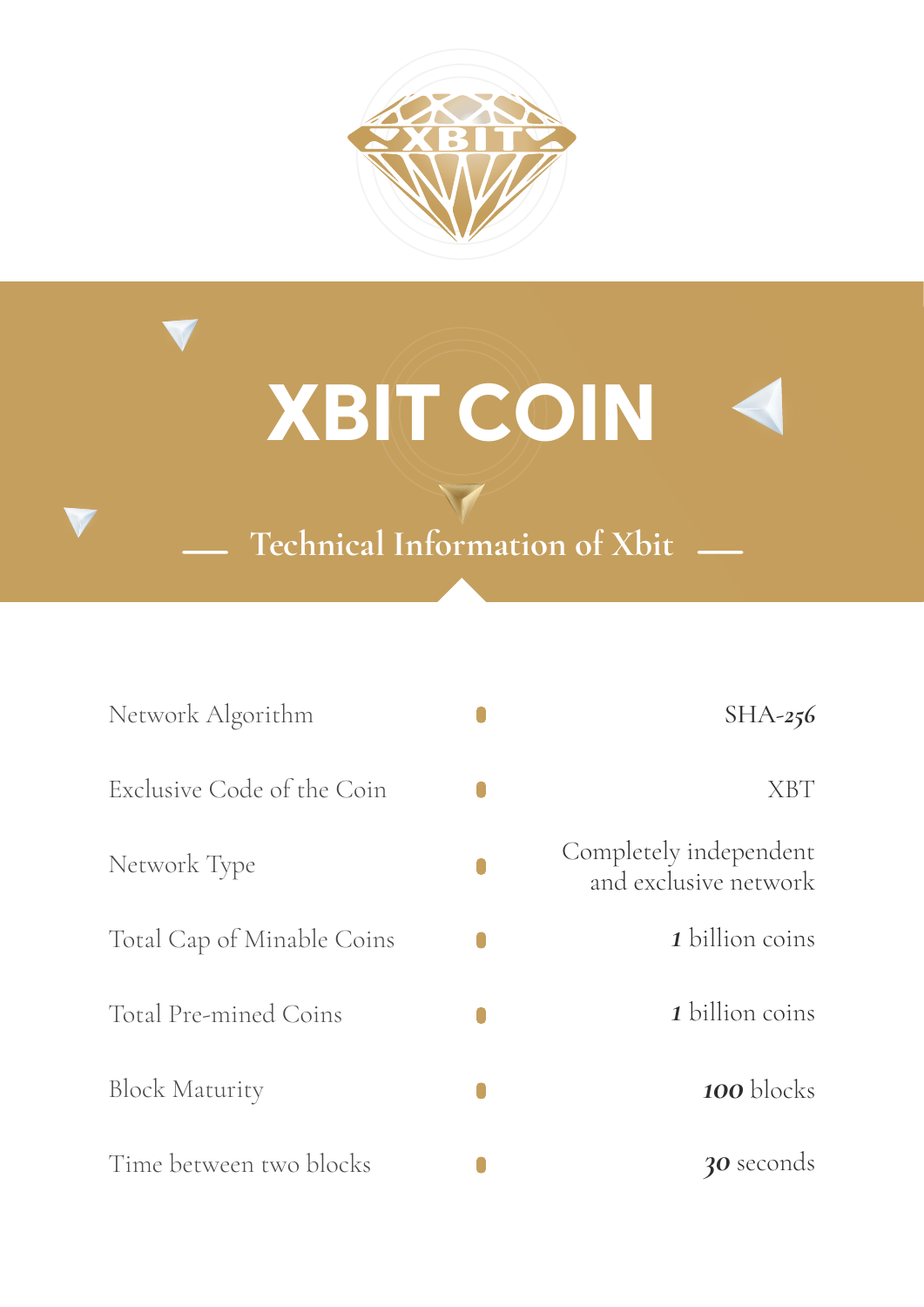#### **Coin Structure and Mining**

All the coins of the Xbit Blockchain are mined in the first 100 blocks. And the coins can be used after the first 100 blocks. The network of this coin is only used for the official mining pool, which is known as a trusted miner in the system. After block number 100, no reward is given from the newly mined coins, however, the reward of miners is given from the fee of transactions.

The official mining pool only accepts those miners who have at least 10 million Xbit Coins in the wallet that receives the reward. The miners also need to be verified.

#### **Main Application of the Generated Chain**

Xbit Coin can be used as a comprehensive cryptocurrency for conventional financial transactions, but its main application is to manage the reward chain of a specific activity in the online game industry.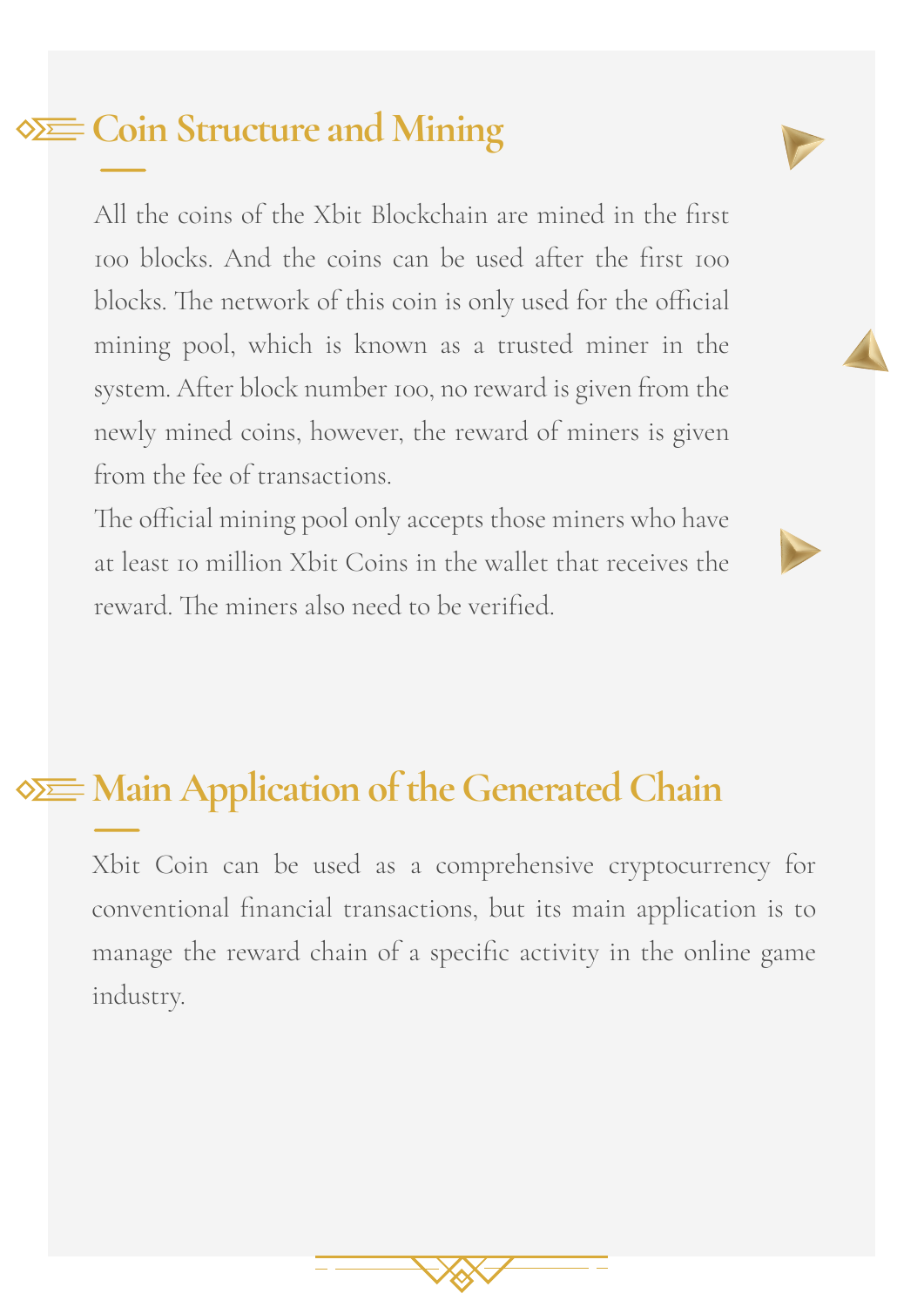### **Coin Distribution Structure**

One billion coins are created in this network, and they are distributed as follows:

400 million coins are sold to ordinary buyers in four stages (each stage 100 million). The proceeds of these coins are invested in the development of Xbit online gaming business.

400 million coins are provided to early investors and the business development team.

The rest of the 200 million coins are provided to the business operators. The expenditure pattern of these coins is predetermined.



The buyers of these coins can utilize their investment return in three ways:

1- The buyers can stake their coins. In this method the coins are frozen and are not transferable. For each year of staking, 5% return is given from the 200 million coins provided to the operators of the Xbit online gaming service.

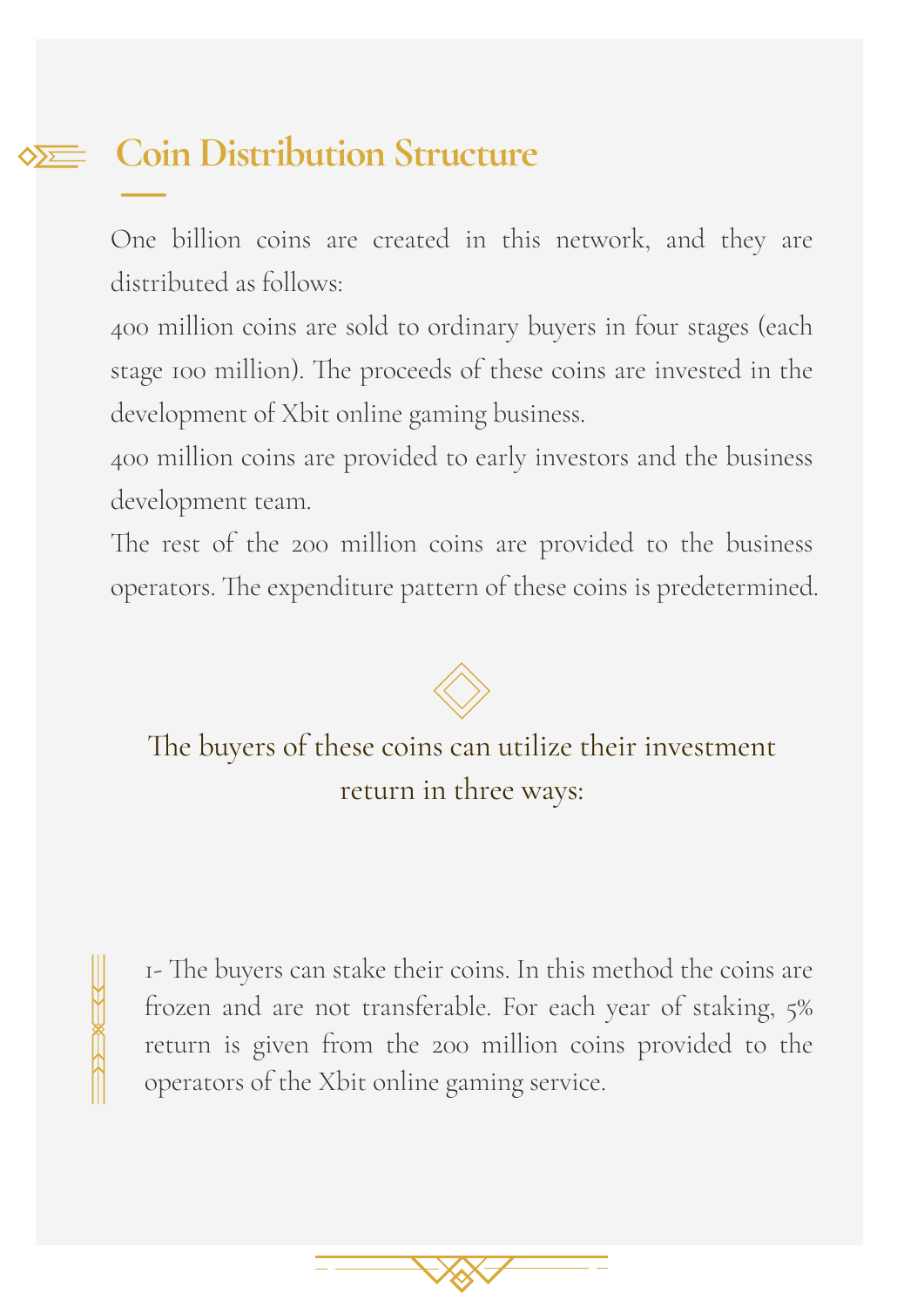2- At the end of the year, the return for staking is determined and announced by the Xbit online gaming business based on specific calculations. The return is divided by 800 million to determine the return for each single coin. Then the return that is calculated for all the staked coins will be transferred to each wallet in the form of CCXX coins.

This profit is provided to people who have staked the coins, regardless of the time of purchase. In this stage NO profit is given to the coins that are NOT staked.

3- Since it is possible that part of the 400 million coins purchased by buyers might not get staked, the amount of the profit dedicated to non-staked coins will be bought from Xbit Coin sellers and then burned (this amount is actually the undistributed profit of the online gaming service)

#### **Xbit Online Gaming Service**

The proceeds from sale of the coins are invested in developing and improving an online gaming service called Xbit at ---------. All the proceeds coming from this service will be distributed according to the previously mentioned method.

All the cost and expenses of this business including current expenses, personnel, etc. are provided from the online gaming service revenues.

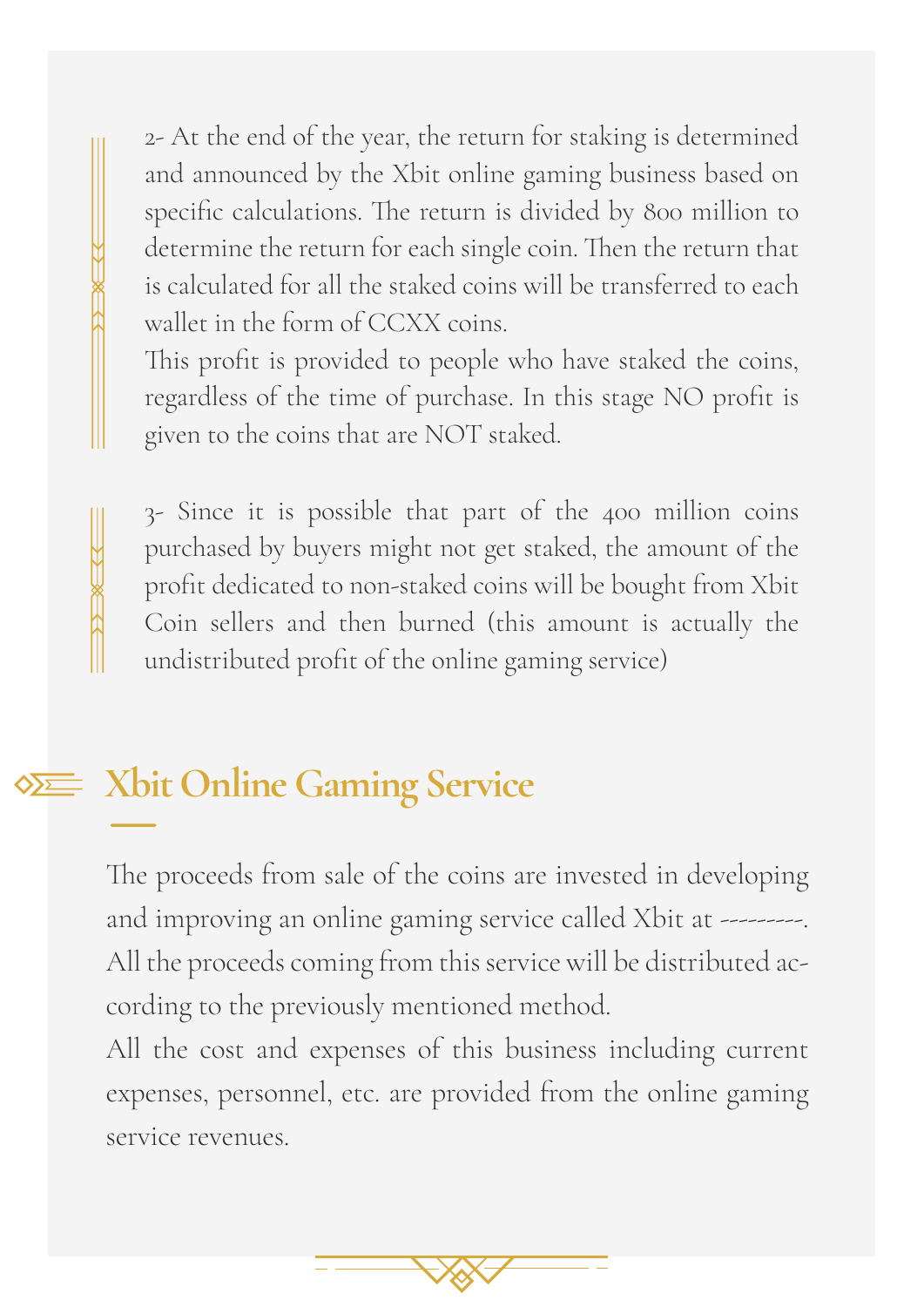#### **Provisioned Applications of the Coin**

1- Can be bought and sold at various exchanges that support this coin.

2- Making transactions using common wallets (sending or receiving coins)

3- Ability to stake coins with fixed annual return

4- Coins are fully pre-mined

5- Xbit coins can be used to charge the online gaming account according to current market price

#### **Coin Valuation**

In the first stage of offering, the initial price of coins will be determined. This value will increase with regard to the number of burned coins.

This price can also increase according to the price set at various exchanges through buying and selling of coins.

Since Xbit coins are related to the financial performance of the online gaming service, a substantial value increase is expected for it.

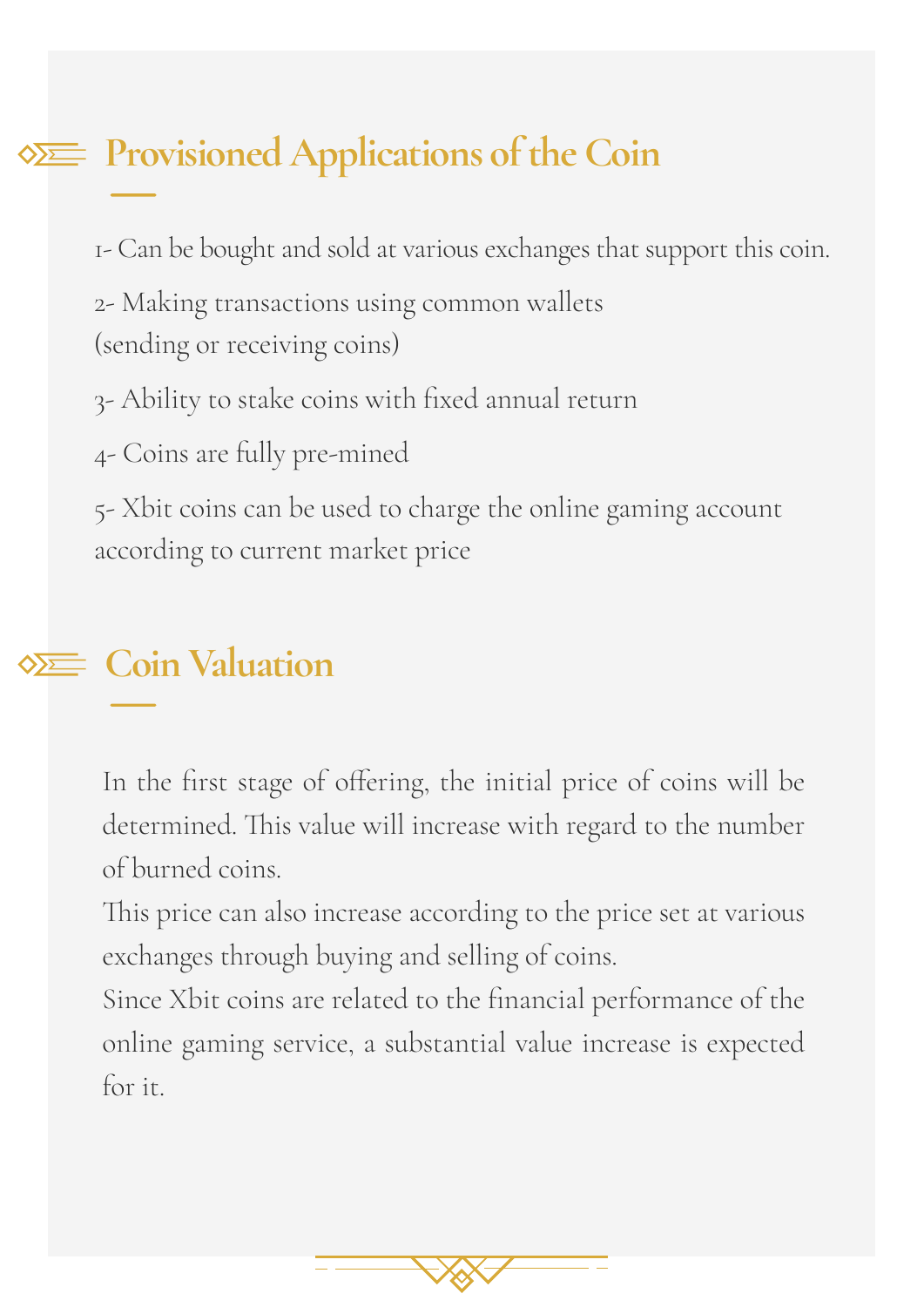

## **How Are Coins Burned ?**

This operation is done in order to make the burned coins unusable, so that as the number of coins in circulation decreases

the value of the remaining ones would increase.

To do so, an address is created without having access to the private key. This address will be generated using an open source, paper wallet. This address will be part of the block system code as hard code. In a way that NO transactions from the source of this wallet are permitted.

The coins that are bought using the undistributed profits are transferred to the above mentioned address. All the info can be seen in the project's website and the system's block explorer.

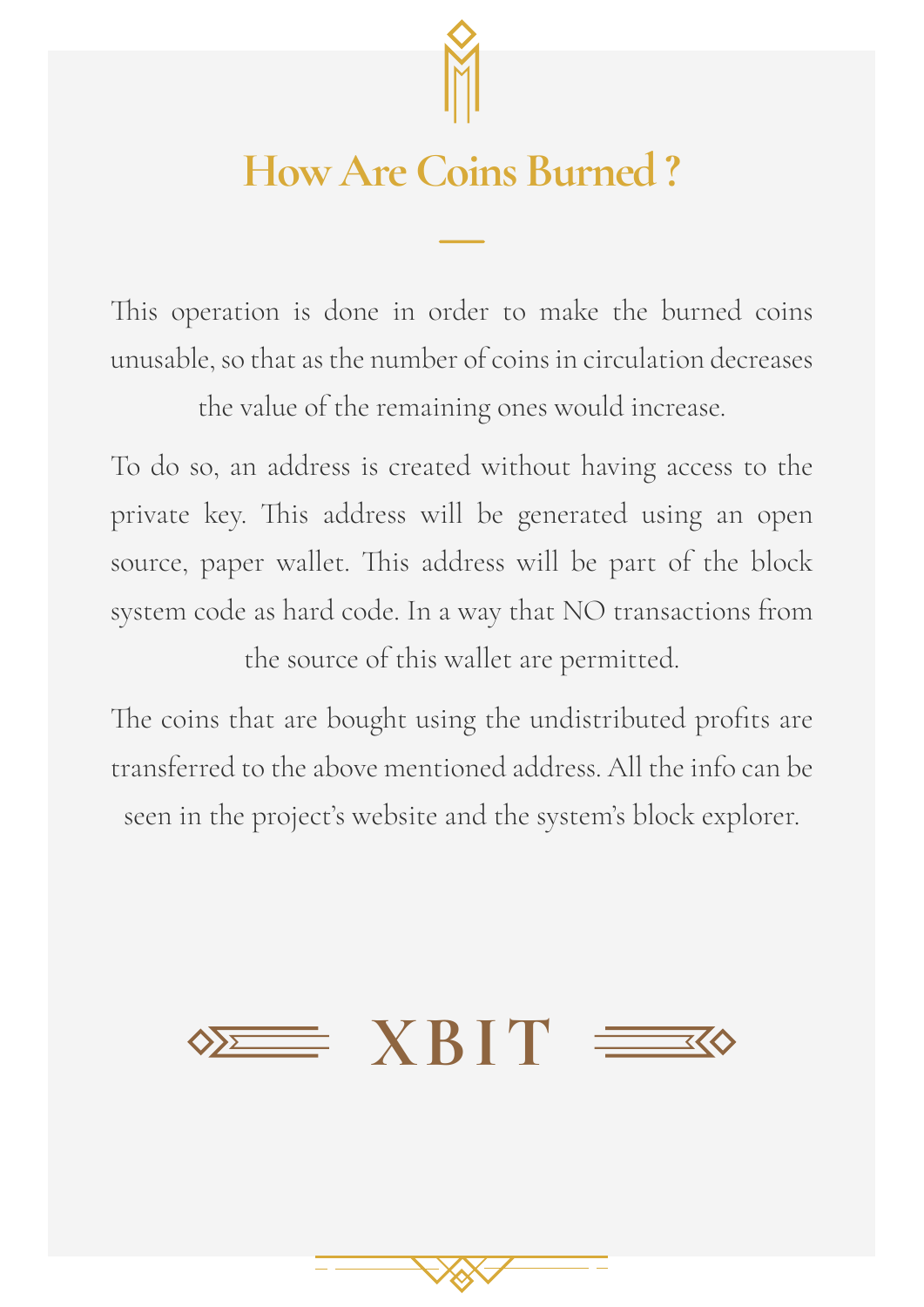

# **How Are Coins Staked ?**

With the staking of coins, their distribution at exchanges will decrease. As a result the price of coins will increase. And more resources can be available to the designated business. The staking is done in a way that private keys are held by coin owners and nobody else will be able to transfer the coins.



The staking takes place as follows:

- User joins the staking system and a new wallet address is created. The private key is given to the user.
- Xbit coins are sent to the generated wallet address.
- This address is observed by the staking system. At the end of the  $\bullet$ period, 5 percent of the least amount registered during the entire staking period will be transferred to the address as profit.
- The user can exit the staking agreement anytime and take out the balance. In this case, only the remaining balance will receive profit.

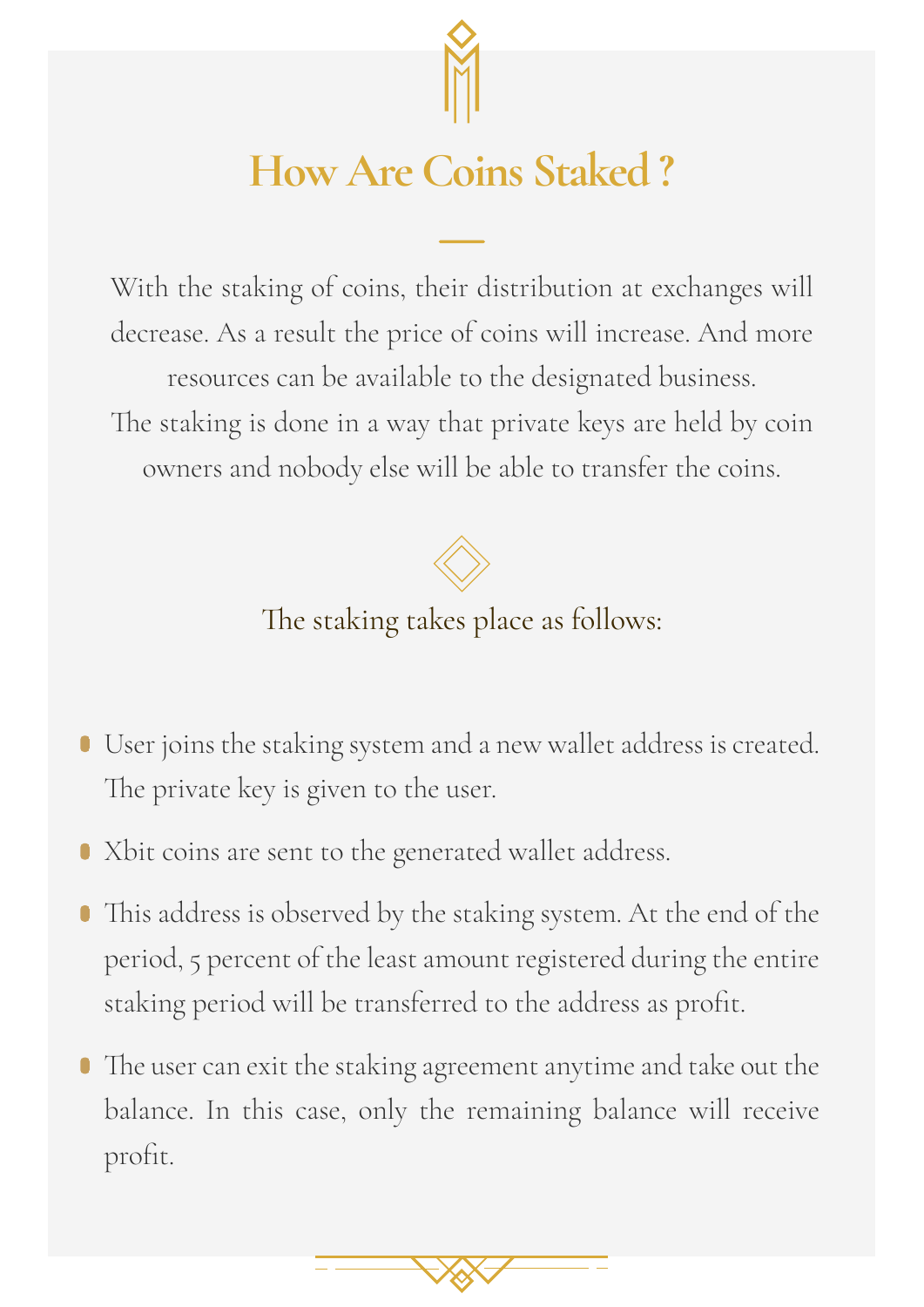

# **Annual Profit Division**

The annual profit will be divided by the 800 million coins (including 400 million coins of the business developers and 400 million coins offered in the market).

For example, if the profit is 8 million dollars, then each coin's share of the profit will be 0.01 dollar.

The profit is given in proportion to the number of staked coins. For example, if 200 million of the 400 million publically sold coins are staked, the entire amount of distributed profit will be 6 million dollars.

To distribute the profit, Counos X coins equal to the amount of the profit will be transferred to the staking wallets.

The remaining 2 million dollars will be spent to buy back Xbit Coins in the market. This buying back process will increase the value of the remaining coins.

It is noteworthy to mention that the revenue of the project is only defined as the price increase of each coin at various exchanges. And if buyers want to enjoy profits, then they need to stake their coins.

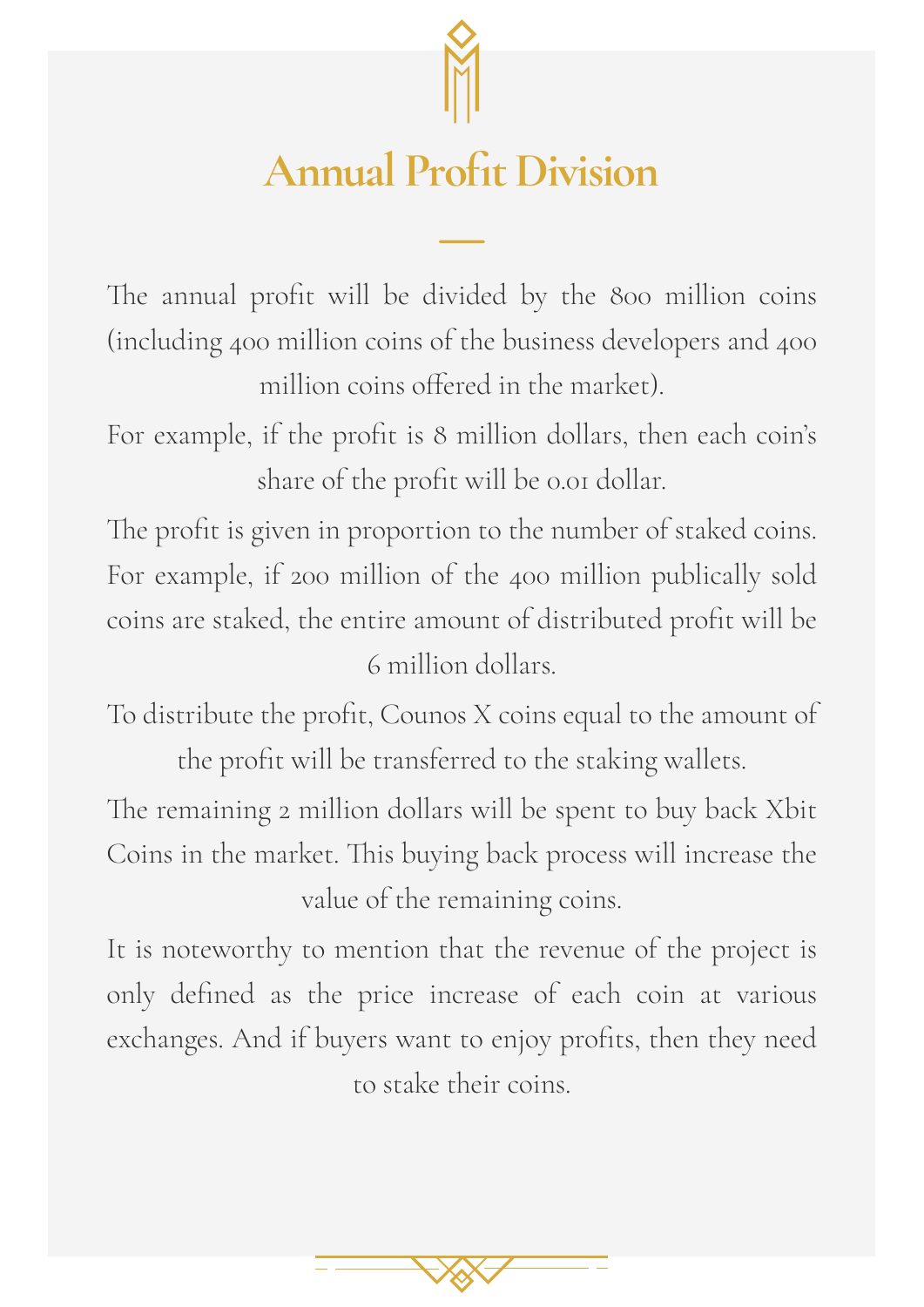

# **System's Change and Development Rules**

For every 10,000 coins staked in the system, one vote right is given to the user in the CCXX voting system. In other words, users who stake their Xbit coins will receive a voting right for each 10 thousand coins.

All the future changes and developments in the system and decision making about the profit system of the online game will be decided and implemented via voting through the Counos X Blockchain-based voting system.

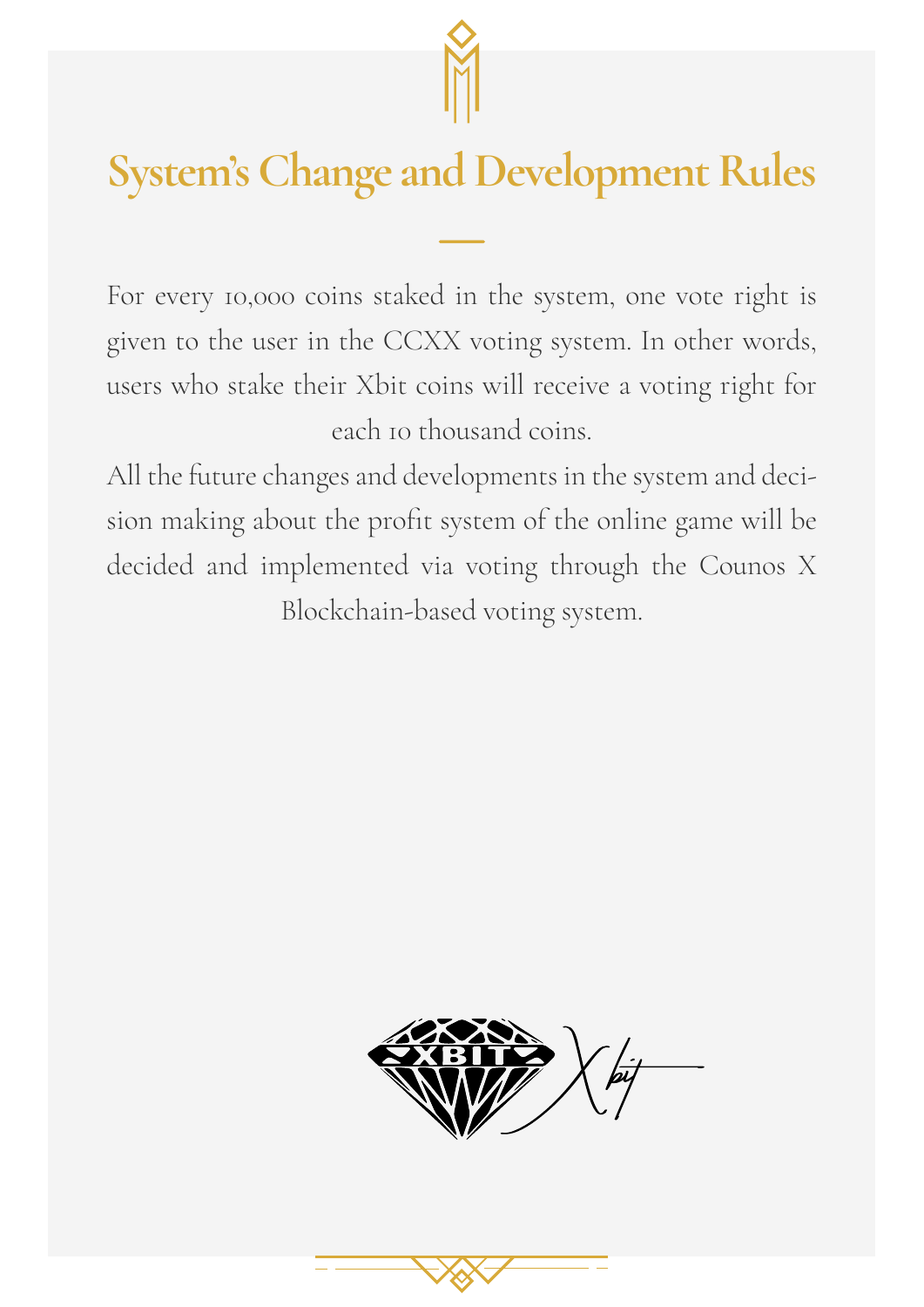

Wrapped Xbit (WXBT) is an ERC-20 token that represents Xbit (XBT) 30 Million WXBT on the Ethereum and 30Million WXBT on the Binance BEP20 (BSC) and 30Million WXBT on the Tron TRC20 blockchains.

#### **90 Million Wrapped Xbit (WXBT) Tokens**

| <b>WXBT</b><br>ERC-20 Token<br>(Ethereum) | 30 million<br>Contract:<br>0X9F27B64D2888CE15B1480348B7E61C2D7E4DB293<br><b>Explorer: Etherscan</b> |  |
|-------------------------------------------|-----------------------------------------------------------------------------------------------------|--|
| <b>WXBT</b><br>BEP-20 Token<br>(Binance)  | 30 million<br>Contract:<br>0X68AB7A303459A27484DCl504070C92CD930D604A<br><b>Explorer: BscScan</b>   |  |
| <b>WXBT</b><br>TRC-20 Token<br>(Tron)     | 30 million<br>Contract:<br>TFAJX8CLF31PPJVVZLD7F5JSXIWTCXAJWA<br><b>Explorer: TronScan</b>          |  |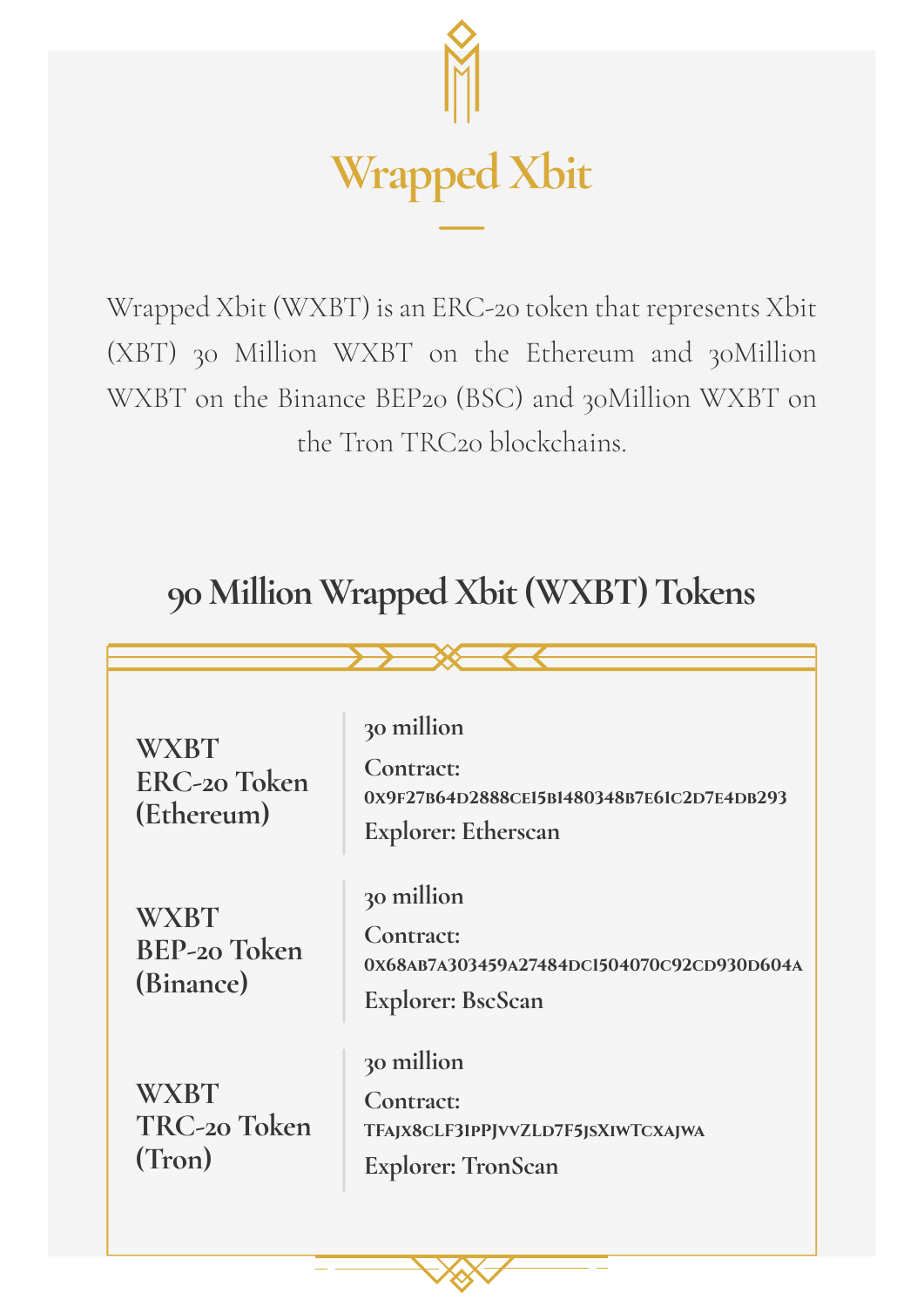Through the main website of the main website of the contract of the contract  $\frac{1}{2}$ A key advantage of WXBT is its integration into the world of Ethereum, Tron and Binance wallets, dapps, and smart contracts.

Through the main Website of Xbit and listed Exchanges, 1 Xbit can be converted to 1 Wrapped Xbit, and vice-versa. WXBT was the created to allow Xbit holders to participate in decentralized finance ("DeFi") apps that are popular on Ethereum.

The XBT that backs WXBT is transparently verifiable through the Bit Gaming LLC.  $\div$  minted WXBT tokens and Xbit stored by custodian wallet mentioned in the Whitepaper of Xbit. WXBT is maintained by the Bit Gaming LLC. The WABT of the WISC in order to back the WISC section of the WISC in order to back the WISC section of the WISC section of the WISC section of the WISC section of the WISC section of the WISC section o The XBT that backs WXBT is transparently verifiable through a "proof of reserve" system that verifies the 1:1 backing between

A cold wallet for Xbit has been created. 90 million Xbit coins, out  $\frac{1}{\sqrt{2}}$  of the entire 1 billion coins, have been deposited and held in this wallet. These 90 million coins are held in order to back the WXBT tokens that will be minted.